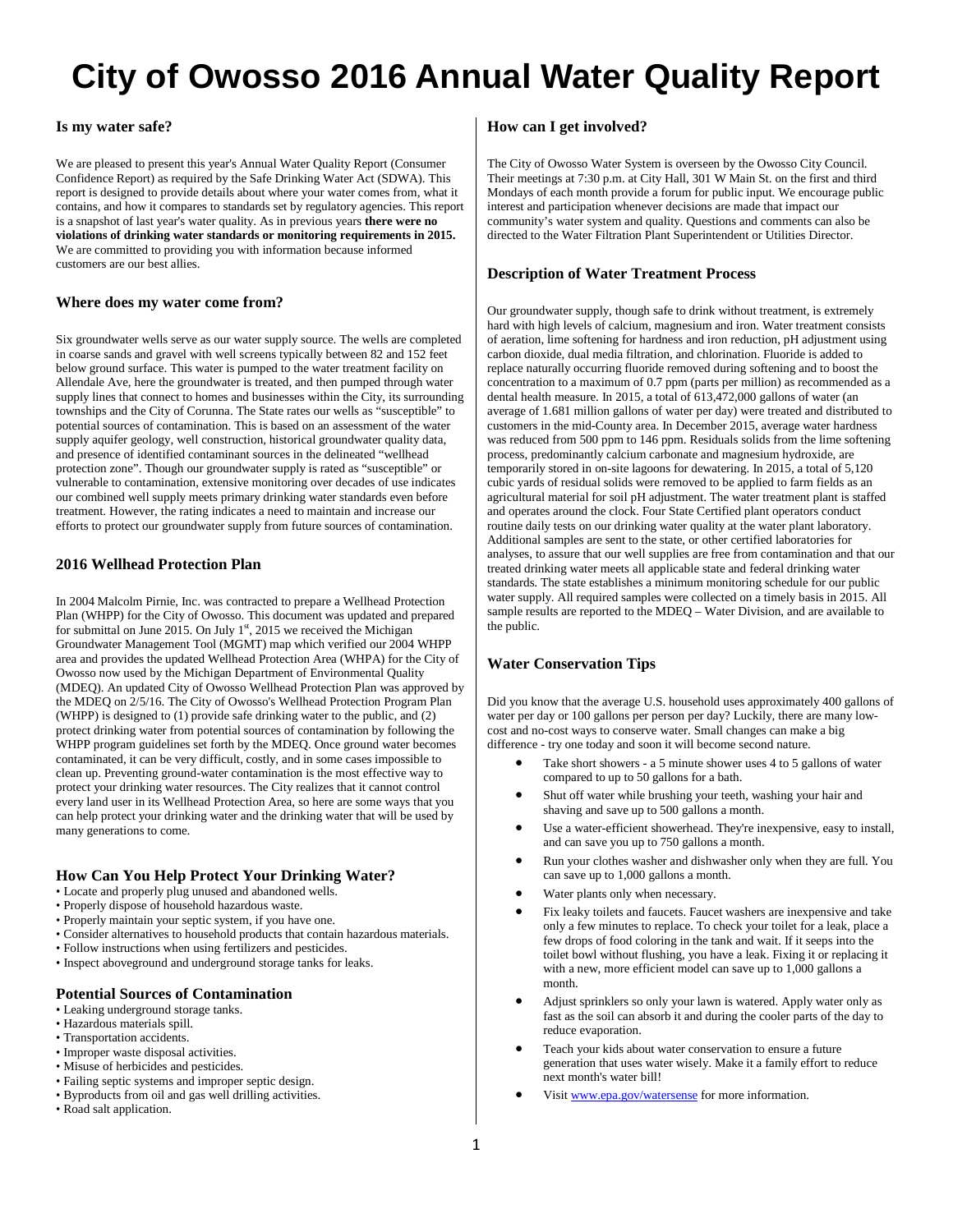## **Why are there contaminants in my drinking water?**

Drinking water, including bottled water, may reasonably be expected to contain at least small amounts of some contaminants. The presence of contaminants does not necessarily indicate that water poses a health risk. More information about contaminants and potential health effects can be obtained by calling the Environmental Protection Agency's (EPA) Safe Drinking Water Hotline (800- 426-4791). The sources of drinking water (both tap water and bottled water) include rivers, lakes, streams, ponds, reservoirs, springs, and wells. As water travels over the surface of the land or through the ground, it dissolves naturally occurring minerals and, in some cases, radioactive material, and can pick up substances resulting from the presence of animals or from human activity. In addition, traveling water can also pick up microbial contaminants, such as viruses and bacteria that may come from sewage treatment plants, septic systems, agricultural livestock operations, and wildlife. Inorganic contaminants, such as salts and metals, which can be naturally occurring or result from urban stormwater runoff, industrial, or domestic wastewater discharges, oil and gas production, mining, or farming. Pesticides and herbicides come from a variety of sources such as agriculture, urban stormwater runoff, and residential uses. Organic Chemical Contaminants, including synthetic and volatile organic chemicals, which are by-products of industrial processes and petroleum production, and can also come from gas stations, urban stormwater runoff, and septic systems. Finally, radioactive contaminants, which can be naturally occurring or be the result of oil and gas production and mining activities. In order to ensure that tap water is safe to drink, USEPA prescribes regulations that limit the amount of certain contaminants in water provided by public water systems. The Food and Drug Administration (FDA) regulations establish limits for contaminants in bottled water which must provide the same protection for public health.

## **Do I need to take special precautions?**

Some people may be more vulnerable to contaminants in drinking water than the general population. Immuno-compromised persons such as persons with cancer

undergoing chemotherapy, persons who have undergone organ transplants, people with HIV/AIDS or other immune system disorders, some elderly, and infants can be particularly at risk from infections. These people should seek advice about drinking water from their health care providers. EPA/Centers for Disease Control (CDC) guidelines on appropriate means to lessen the risk of infection by Cryptosporidium and other microbial contaminants are available from the Safe Water Drinking Hotline (800-426-4791).

#### **Other Information on Lead and Copper**

Our water treatment process, lime softening definitely reduces the corrosiveness of our water supply. We maintain a positive stability index (average of positive 0.4) indicating our water has more of a tendency to coat piping and fixtures with mineral deposits or scale as opposed to a more aggressive water that would increase metal dissolving into the water from the piping or plumbing fixtures.

"If present, elevated levels of lead can cause serious health problems, especially for pregnant women and young children. Lead in drinking water is primarily from materials and components associated with service lines and home plumbing. City of Owosso Water System is responsible for providing high quality drinking water, but cannot control the variety of materials used in plumbing components. When your water has been sitting for several hours, you can minimize the potential for lead exposure by flushing your tap for 30 seconds to 2 minutes before using water for drinking or cooking. If you are concerned about lead in your water, you may wish to have your water tested. Information on lead in drinking water, testing methods, and steps you can take to minimize exposure is available from the Safe Drinking Water Hotline or at [http://www.epa.gov/safewater/lead.](http://www.epa.gov/safewater/lead)" Infants and children who drink water containing lead in excess of the action level could experience delays in their physical or mental development. Children could show slight deficits in attention span and learning abilities. Adults who drink this water over many years could develop kidney problems or high blood pressure.

If you are concerned about Lead and Copper in your drinking water, you can have your water tested; see the City Website - Utilities Section for the latest information as to how to obtain a test sample bottle.

# **Water Quality Data Table**

In order to ensure that tap water is safe to drink, USEPA prescribes regulations which limit the amount of contaminants in water provided by public water systems. The table below lists all of the drinking water contaminants that we detected from the calendar year 2015 unless noted otherwise. Although many more contaminants were tested for, only those substances listed below were found in your water. All sources of drinking water contain some naturally occurring contaminants. At low levels, these substances are generally not harmful in our drinking water. Removing all contaminants would be extremely expensive, and in most cases, would not provide increased protection of public health. A few naturally occurring minerals may actually improve the taste of drinking water and have nutritional value at low levels. The USEPA or the State requires The City of Owosso to monitor for certain contaminants less than once per year because the concentrations of these contaminants do not vary significantly from year to year, or the system is not considered vulnerable to this type of contamination. As such, some of our data, though representative, may be more than one year old. In this table you will find terms and abbreviations that might not be familiar to you. To help you better understand these terms, we have provided the definitions below the table.

In addition we conducted some additional "unregulated contaminant" monitoring as part of EPA's program to determine where certain contaminants might occur in drinking water and whether the agency should consider regulating those contaminants in the future. Certain substances, such as radium, are monitored less frequently than once a year because previous monitoring results have been consistently below levels of concern and the levels are not expected to vary significantly from year to year.

|                                                                                                                                                                       | <b>MCLG</b><br><sub>or</sub> | MCL,<br>TT, or | Your           |           | Range | <b>Sample</b> |                  |                                                                                                                              |  |
|-----------------------------------------------------------------------------------------------------------------------------------------------------------------------|------------------------------|----------------|----------------|-----------|-------|---------------|------------------|------------------------------------------------------------------------------------------------------------------------------|--|
| <b>Contaminants</b>                                                                                                                                                   | MRDLG MRDL Water Low High    |                |                |           |       | Date          | <b>Violation</b> | <b>Typical Source</b>                                                                                                        |  |
| <b>Disinfectants &amp; Disinfection By-Products</b> (There is convincing evidence that addition of a disinfectant is necessary for control of microbial contaminants) |                              |                |                |           |       |               |                  |                                                                                                                              |  |
| Chlorine (as Cl2) (ppm)                                                                                                                                               | $\overline{4}$               | 4              | .7             | $\Omega$  | .7    | 2015          | N <sub>0</sub>   | Water additive used to control microbes                                                                                      |  |
| Haloacetic Acids (HAA5) (ppb)                                                                                                                                         | <b>NA</b>                    | 60             | $\overline{2}$ | <b>NA</b> |       | 2015          | No               | By-product of drinking water chlorination                                                                                    |  |
| TTHMs [Total Trihalomethanes] (ppb)                                                                                                                                   | NA                           | 80             | 38             | <b>NA</b> |       | 2015          | No               | By-product of drinking water disinfection                                                                                    |  |
| <b>Inorganic Contaminants</b>                                                                                                                                         |                              |                |                |           |       |               |                  |                                                                                                                              |  |
| Barium (ppm)                                                                                                                                                          | $\overline{2}$               | $\overline{2}$ | .03            | <b>NA</b> |       | 2009          | No               | Discharge of drilling wastes; Discharge from metal refineries;<br>Erosion of natural deposits                                |  |
| Fluoride (ppm)                                                                                                                                                        | 4                            | 4              | .21            | .14       | .76   | 2015          | No               | Erosion of natural deposits; Water additive which promotes<br>strong teeth; Discharge from fertilizer and aluminum factories |  |
| Selenium (ppb)                                                                                                                                                        | 50                           | 50             | $\overline{2}$ | <b>NA</b> |       | 2009          | N <sub>0</sub>   | Discharge from petroleum and metal refineries; Erosion of<br>natural deposits; Discharge from mines                          |  |
| Sodium (optional) (ppm)                                                                                                                                               | <b>NA</b>                    |                | 41             | NA        |       | 2015          | No               | Erosion of natural deposits; Leaching                                                                                        |  |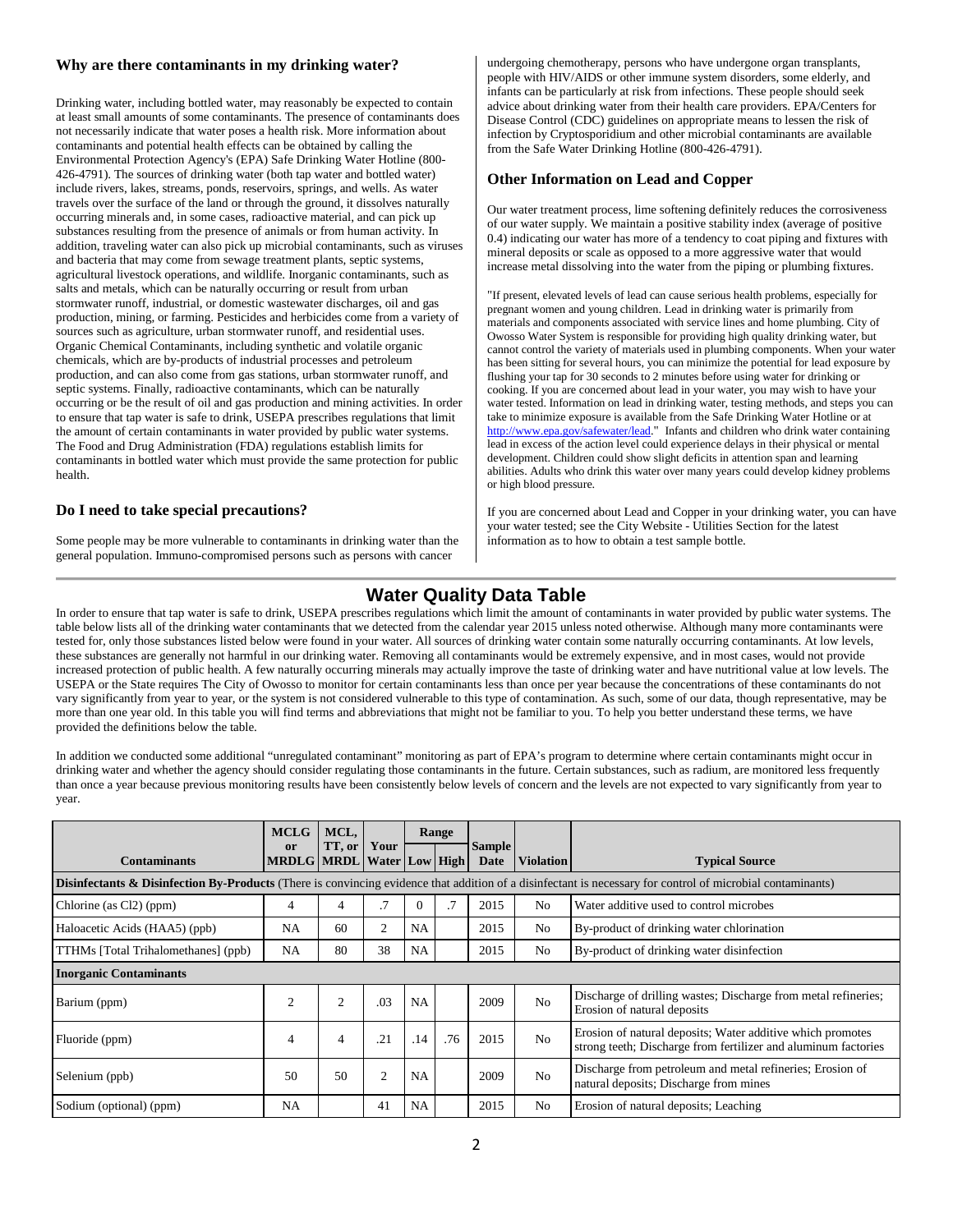| <b>MCLG</b>                                                                                                                                                        | MCL,                                   |          | Range        |           |  |                       |                  |                                                               |
|--------------------------------------------------------------------------------------------------------------------------------------------------------------------|----------------------------------------|----------|--------------|-----------|--|-----------------------|------------------|---------------------------------------------------------------|
| <b>Contaminants</b>                                                                                                                                                | or<br><b>MRDLG</b> MRDL Water Low High | TT, or   | Your         |           |  | <b>Sample</b><br>Date | <b>Violation</b> | <b>Typical Source</b>                                         |
| Chloride                                                                                                                                                           | <b>NA</b>                              | 250      | 69           | <b>NA</b> |  | 2015                  | N <sub>0</sub>   | Naturally occurring or indicative of road salt contamination. |
| Sulfate                                                                                                                                                            | <b>NA</b>                              | 250      | 114          | <b>NA</b> |  | 2015                  | No               | Naturally occurring.                                          |
| <b>Microbiological Contaminants</b>                                                                                                                                |                                        |          |              |           |  |                       |                  |                                                               |
| Fecal coliform/E, coli - in the<br>distribution system (positive samples)                                                                                          | $\Omega$                               | $\theta$ | $\theta$     | <b>NA</b> |  | 2015                  | No               | Human and animal fecal waste                                  |
| A violation occurs when a routine sample and a repeat sample, in any given month, are total coliform positive, and one is also fecal coliform or E. coli positive. |                                        |          |              |           |  |                       |                  |                                                               |
| Total Coliform (positive)<br>samples/month)                                                                                                                        | $\Omega$                               |          | $\mathbf{0}$ | <b>NA</b> |  | 2015                  | N <sub>0</sub>   | Naturally present in the environment                          |
| <b>Radioactive Contaminants</b>                                                                                                                                    |                                        |          |              |           |  |                       |                  |                                                               |
| Alpha emitters $(pCi/L)$                                                                                                                                           | $\Omega$                               | 15       | 1.5          | <b>NA</b> |  | 2014                  | N <sub>o</sub>   | Erosion of natural deposits                                   |
| Combined Radium (pCi/L)                                                                                                                                            | $\overline{0}$                         | 5        |              | NA        |  | 2014                  | N <sub>0</sub>   | Erosion of natural deposits (2003 data)                       |

| <b>Contaminants</b>                             | MCLG AA Water |     |  | Your Sample<br>Date | # Samples<br><b>Exceeding</b><br>AL | <b>Exceeds</b><br>AL | <b>Typical Source</b>                                                   |  |  |
|-------------------------------------------------|---------------|-----|--|---------------------|-------------------------------------|----------------------|-------------------------------------------------------------------------|--|--|
| <b>Inorganic Contaminants</b>                   |               |     |  |                     |                                     |                      |                                                                         |  |  |
| Copper - action level at consumer taps<br>(ppm) | 1.3           | 1.3 |  | 2014                |                                     | N <sub>0</sub>       | Corrosion of household plumbing systems; Erosion of natural<br>deposits |  |  |
| <b>Inorganic Contaminants</b>                   |               |     |  |                     |                                     |                      |                                                                         |  |  |
| Lead - action level at consumer taps<br>(ppb)   |               | 15  |  | 2014                |                                     | N <sub>0</sub>       | Corrosion of household plumbing systems; Erosion of natural<br>deposits |  |  |

# **Additional Monitoring**

In 2014 as part of an on-going evaluation program the EPA has required us to monitor some additional contaminants/chemicals. Information collected through the monitoring of these contaminants/chemicals will help to ensure that future decisions on drinking water standards are based on sound science.

|                                        |                       | Range |             |                                                                                         |
|----------------------------------------|-----------------------|-------|-------------|-----------------------------------------------------------------------------------------|
| <b>Name</b>                            | <b>Reported Level</b> | Low   | <b>High</b> |                                                                                         |
| 1,4-dioxane (ppb)                      | .079                  | .07   | .088        | This is used as a solvent and solvent stabilizer in various<br>manufacturing processes. |
| chlorate (ppb)                         | 158.5                 | 93.6  | 196         | This is present with sodium hypochlorite used for disinfection.                         |
| chromium (total chromium) (ppb)        | .5475                 | .48   | .62         | Naturally occurring element, used in making steel and other alloys.                     |
| chromium-6 (hexavalent chromium) (ppb) | .4                    | .38   | .42         | Naturally occurring element, used in making steel and other alloys.                     |
| strontium (ppb)                        | 236.75                | 217   | 263         | Naturally occurring element.                                                            |

| <b>Unit Descriptions</b>  |                                                                                                                                                                                           |  |  |  |  |  |  |
|---------------------------|-------------------------------------------------------------------------------------------------------------------------------------------------------------------------------------------|--|--|--|--|--|--|
| Term                      | <b>Definition</b>                                                                                                                                                                         |  |  |  |  |  |  |
| ppm                       | ppm: parts per million, or milligrams per liter (mg/L)                                                                                                                                    |  |  |  |  |  |  |
| ppb                       | ppb: parts per billion, or micrograms per liter $(\mu g/L)$                                                                                                                               |  |  |  |  |  |  |
| pCi/L                     | pCi/L: picocuries per liter (a measure of radioactivity)                                                                                                                                  |  |  |  |  |  |  |
| <b>NTU</b>                | NTU: Nephelometric Turbidity Units. Turbidity is a measure of the cloudiness of the water. We monitor it because it is a good indicator of the effectiveness<br>of our filtration system. |  |  |  |  |  |  |
| positive<br>samples/month | positive samples/month: Number of samples taken monthly that were found to be positive                                                                                                    |  |  |  |  |  |  |
| <b>NA</b>                 | NA: not applicable                                                                                                                                                                        |  |  |  |  |  |  |
| ND                        | ND: Not detected                                                                                                                                                                          |  |  |  |  |  |  |
| NR                        | NR: Monitoring not required, but recommended.                                                                                                                                             |  |  |  |  |  |  |
| positive samples          | positive samples/yr: The number of positive samples taken that year                                                                                                                       |  |  |  |  |  |  |